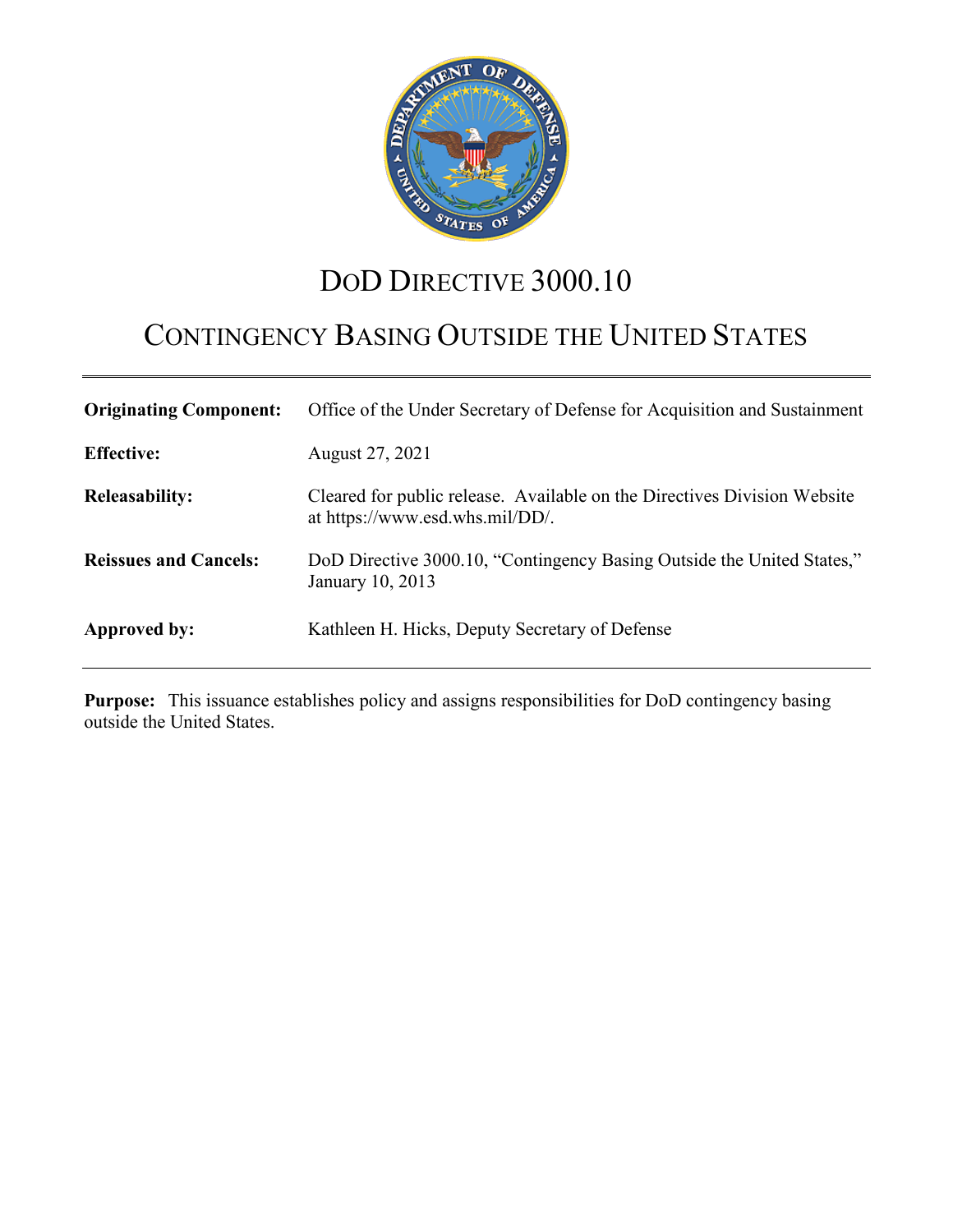## **TABLE OF CONTENTS**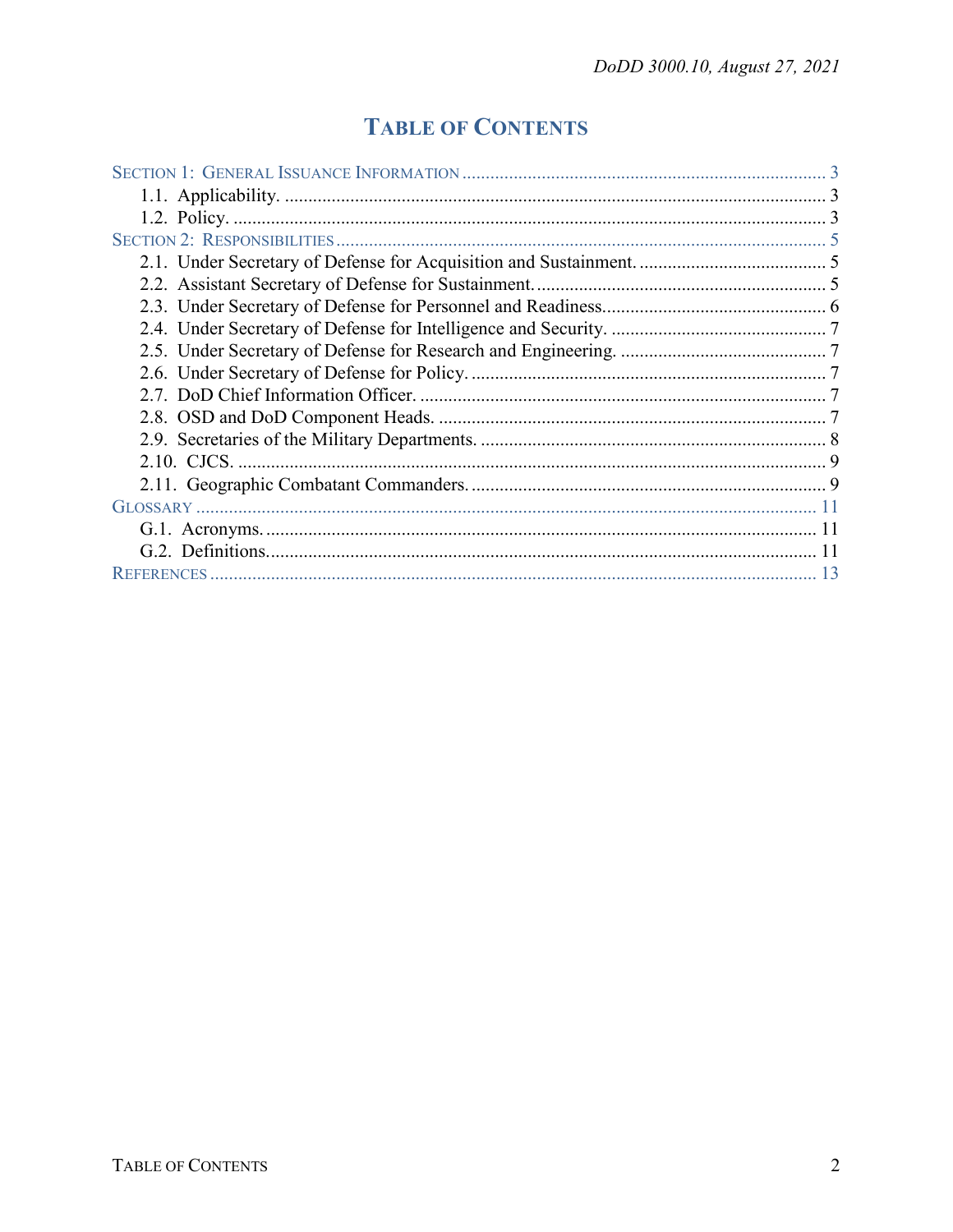## **SECTION 1: GENERAL ISSUANCE INFORMATION**

#### <span id="page-2-1"></span><span id="page-2-0"></span>**1.1. APPLICABILITY.**

a. This issuance applies to OSD, the Military Departments, the Office of the Chairman of the Joint Chiefs of Staff (CJCS) and the Joint Staff, the Combatant Commands, the Office of Inspector General of the Department of Defense, the Defense Agencies, the DoD Field Activities, and all other organizational entities within the DoD (referred to collectively in this issuance as the "DoD Components").

b. This issuance does **not** apply to contingency basing inside of the United States.

#### <span id="page-2-2"></span>**1.2. POLICY.**

a. The DoD will pursue increased effectiveness and efficiency in contingency basing by:

(1) Promoting scalable interoperable capabilities that support joint, interagency, intergovernmental, and multinational partners in execution of contingency operations.

(2) Providing common standards for planning, design, and construction in accordance with DoD Directive (DoDD) 4270.05; developing common standards for contingency services; and establishing standards for equipment, base operations, and base transition or closure.

(3) Pursuing energy resilient systems and contingency locations in accordance with Sections 2911(a) and 2926(a) of Title 10, United States Code, and the strategy for operational energy required by Section 2926(d) of Title 10, United States Code; and DoDD 4180.01.

(4) Minimizing waste and conserving water and other resources.

(5) Integrating comprehensive risk management into planning, design, and operations for:

(a) Environment, safety, and occupational health in accordance with DoDD 4715.01E and DoD Instructions (DoDIs) 4715.22, 6055.01, and 6055.05.

(b) Explosives safety in accordance with DoDI 6055.16.

(c) Emergency management in accordance with DoDI 6055.17.

(d) Deployment health in accordance with DoDI 6490.03.

(e) Pest management in accordance with DoDI 4150.07.

(f) Mission assurance in accordance with DoDI 3020.45.

(g) Security in accordance with DoDD 5200.43.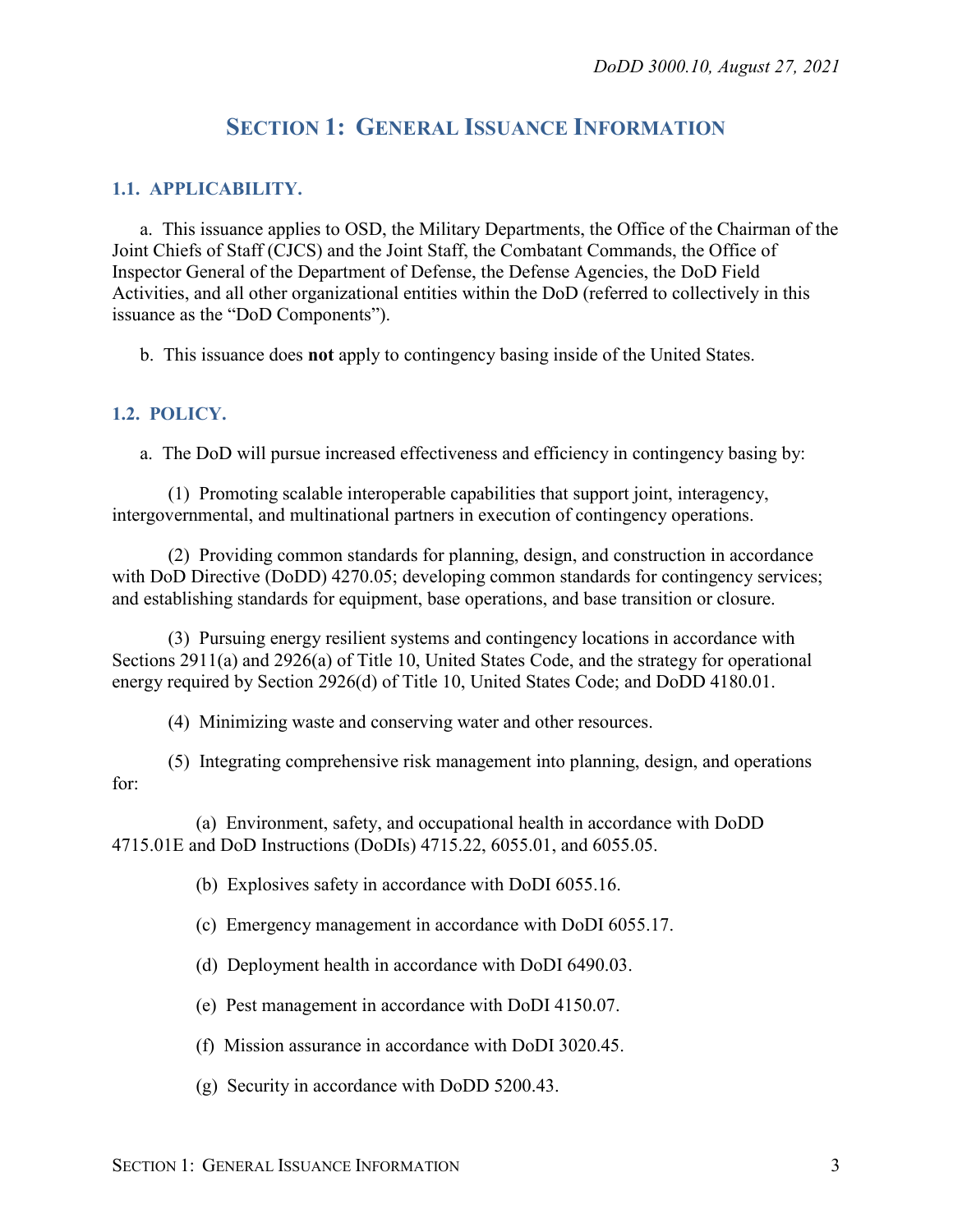(6) Minimizing the logistics footprint by optimizing the delivery of materiel solutions, contractor support, and services.

(7) Providing the appropriate mix of military, civilian, and contractor personnel competencies in the DoD total force planning process in accordance with DoDI 1100.22.

(8) Conducting contingency basing education and training for military and civilian personnel in accordance with DoDD 1322.18 and DoDD 5124.02.

(9) Minimizing adverse impacts on local populations and cultural resources in accordance with DoDD 4715.1E.

(10) Ensuring contingency basing resilience by assessing the risks associated with vulnerability to extreme weather effects (e.g., flooding or tidal surge, wildfire, and drought).

(11) Ensuring contingency basing security by following established security and base access policies.

(12) Implementing deployment health activities before, during, and after deployments to contingency locations as required by DoDI 6490.03.

(13) As appropriate, providing review and verification of ongoing contingency construction projects when mission changes occur.

b. Through the posture planning process, contingency locations whose mission requirements extend beyond 60 months will be adjudicated between the Under Secretary of Defense for Acquisition and Sustainment, the Global Posture Executive Council, and the Chief of the identified lead Military Service for each location to determine if the contingency location should be:

(1) Retained as a contingency location;

(2) Transitioned to an enduring location; or

(3) Closed.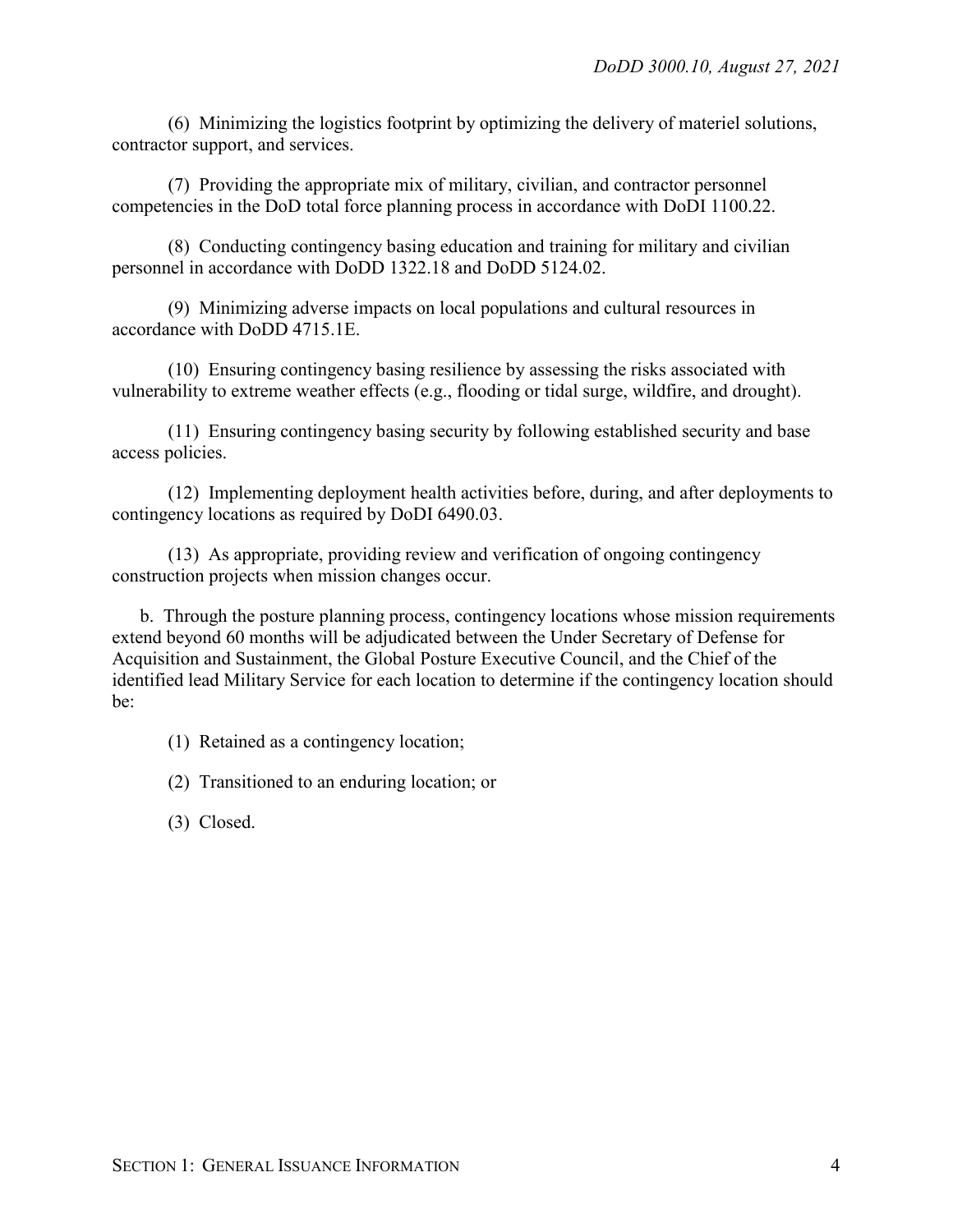## **SECTION 2: RESPONSIBILITIES**

#### <span id="page-4-1"></span><span id="page-4-0"></span>**2.1. UNDER SECRETARY OF DEFENSE FOR ACQUISITION AND SUSTAINMENT.**

In addition to the responsibilities in Paragraph 2.8., the Under Secretary of Defense for Acquisition and Sustainment:

a. Designates a senior official responsible for oversight of all aspects of contingency basing policy, including the designation or establishment of a governance body in accordance with DoDI 5105.18.

b. Leads rapid acquisition and procurement efforts in support of Combatant Commanders' requirements to provide immediate capabilities for contingency basing.

c. Establishes a process to identify the minimum level of competency for contracting officers who support contingency basing.

d. Establishes and provides specific training requirements for contracting officers who support contingency basing.

e. Recommends to the Deputy Secretary of Defense priorities for plans, analyses, capabilities, and investment strategies relevant to contingency basing.

#### <span id="page-4-2"></span>**2.2. ASSISTANT SECRETARY OF DEFENSE FOR SUSTAINMENT.**

Under the authority, direction, and control of the Under Secretary of Defense for Acquisition and Sustainment, the Assistant Secretary of Defense for Sustainment oversees all aspects of contingency basing policy and ensures DoD alignment in the following areas:

a. Integrates contingency basing requirements with DoD's global footprint, through coordination with Global Posture Executive Council processes, as appropriate.

b. Develops energy-related policies for contingency locations; facilitates materiel and nonmateriel improvements in generation, storage, distribution, and use of energy at contingency locations.

c. Develops DoD-wide master planning policy related to energy, facilities, construction standards, and real property accountability for contingency basing.

d. Develops comprehensive environmental, emergency management, explosives safety, pest management, and fire service policies for contingency basing in accordance with DoDD 4715.01E and DoDI 4715.22.

e. Develops policy for common use sustainment materiel for contingency basing.

f. Develops policy and establishes procedures for contractor support for contingency basing.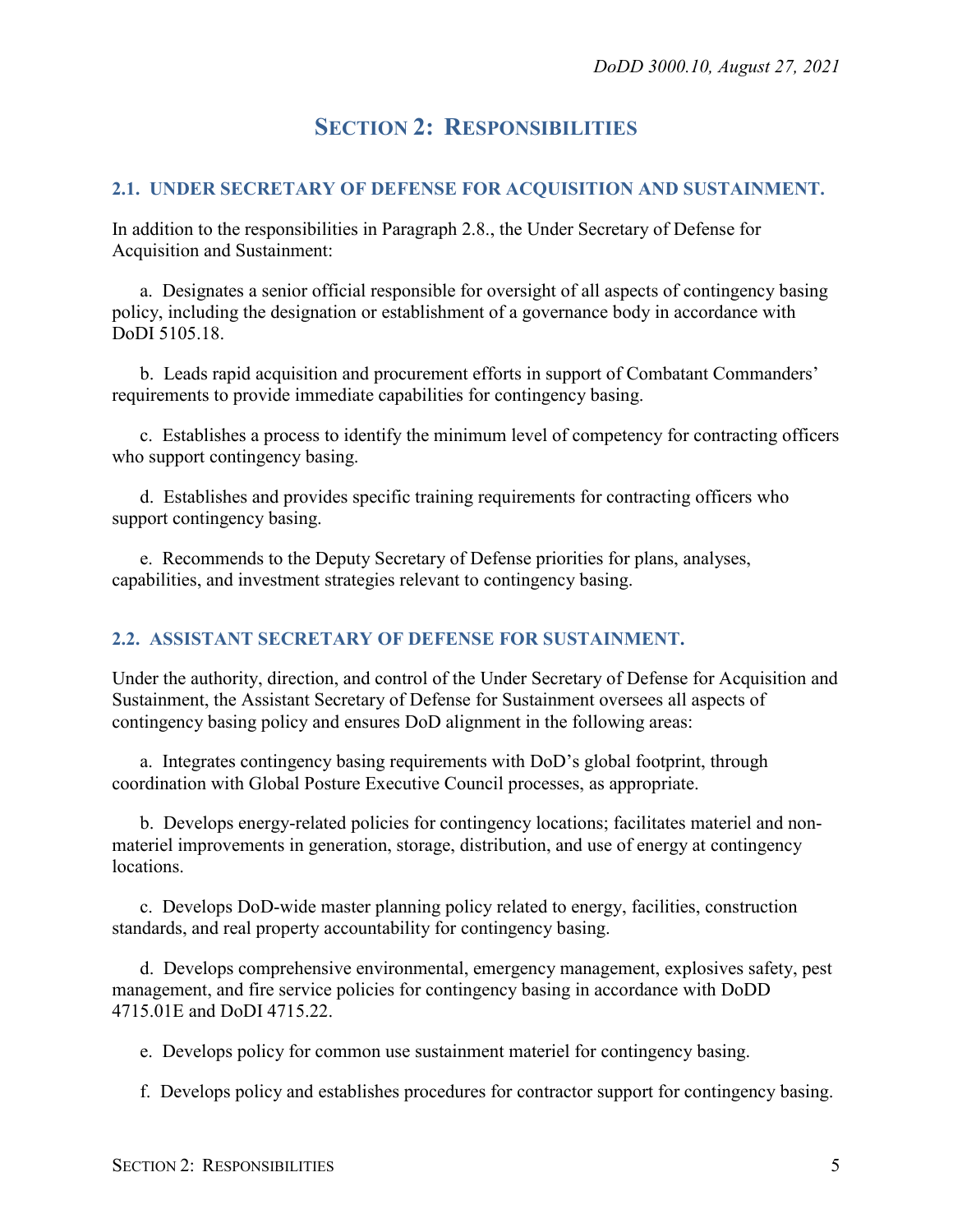g. Develops criteria for facilities, equipment, and services for initial, temporary, and semipermanent contingency locations.

h. Develops and establishes DoD logistics policies and guidelines for contingency basing that support and facilitate programs for materiel interoperability and standardization with multinational partners in accordance with DoDI 2010.06.

i. Integrates and annually updates contingency basing considerations into the DoD Strategic Sustainability Performance Plan.

j. Coordinates with the Military Departments and the Global Posture Executive Council, and approves CJCS recommendations for designation of a lead Military Service (referred to in this issuance as a "lead Service") for each semi-permanent contingency location.

k. Designates the lead Service of contingency locations if consensus cannot be reached among the DoD Components concerned.

l. Designates a contingency basing program administrator to be responsible for integration of contingency basing requirements into the global posture planning process in accordance with DoDI 3000.12.

m. Develops policy for contingency basing resilience.

n. Provides guidance for implementation of open-air burn pits in accordance with DoDI 4715.19.

#### <span id="page-5-0"></span>**2.3. UNDER SECRETARY OF DEFENSE FOR PERSONNEL AND READINESS.**

In addition to the responsibilities in Paragraph 2.8., the Under Secretary of Defense for Personnel and Readiness:

a. Ensures contingency basing is incorporated into health and medical affairs policy in accordance with DoDD 5124.02 and force health protection policy in accordance with DoDD 6200.04.

b. Integrates DoD total force requirements for contingency basing into the DoD total force planning process.

c. Ensures DoD expeditionary civilian requirements to implement this issuance are included in the DoD Expeditionary Civilian Plan in accordance with Directive-type Memorandum 17-004.

d. Develops training policy to institutionalize contingency basing.

e. Issues safety and occupational and environmental health policy that includes risk assessment and risk management requirements at contingency locations in accordance with DoDIs 6055.01, 6055.05, 6055.07, 6055.20, and 6490.03.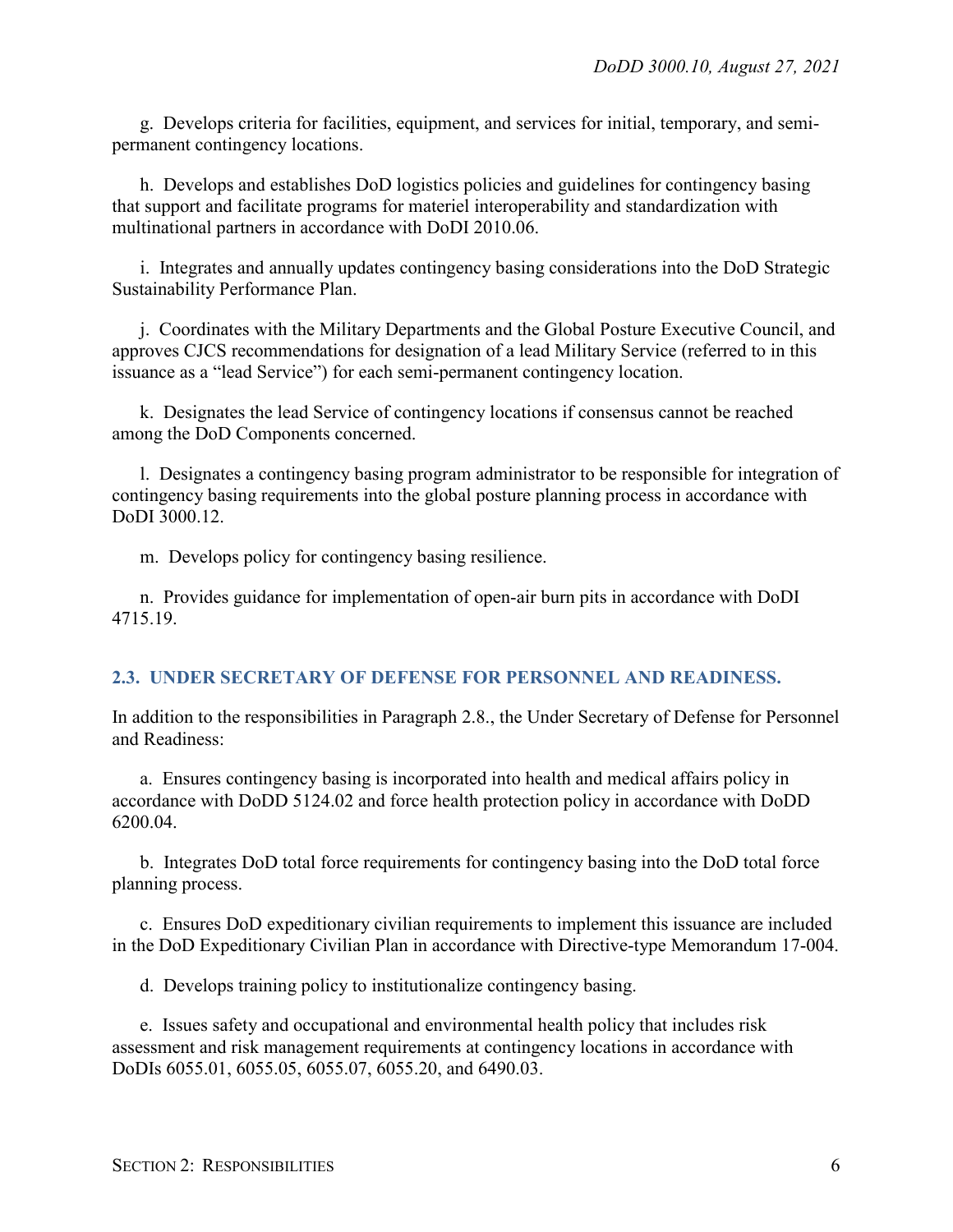#### <span id="page-6-0"></span>**2.4. UNDER SECRETARY OF DEFENSE FOR INTELLIGENCE AND SECURITY.**

In addition to the responsibilities in Paragraph 2.8., the Under Secretary of Defense for Intelligence and Security ensures the defense security framework supports contingency basing security requirements in accordance with DoDD 5200.43 and biometrics data collection in accordance with DoDI O-3300.04.

#### <span id="page-6-1"></span>**2.5. UNDER SECRETARY OF DEFENSE FOR RESEARCH AND ENGINEERING.**

In addition to the responsibilities in Paragraph 2.8., the Under Secretary of Defense for Research and Engineering establishes joint standardization boards, as described in DoD Manual 4120.24, to achieve commonality and interoperability among the DoD Components for contingency location facilities, processes, and equipment in accordance with DoDI 5105.18.

#### <span id="page-6-2"></span>**2.6. UNDER SECRETARY OF DEFENSE FOR POLICY.**

In addition to the responsibilities in Paragraph 2.8., the Under Secretary of Defense for Policy:

a. Ensures that the policies of this issuance are integrated into national security and defense strategy documents.

b. Ensures that DoD mission assurance and combating terrorism policies support the protection requirements for contingency basing outside the United States.

c. Coordinates, as appropriate, with the Under Secretary of Defense for Acquisition and Sustainment and the CJCS to conduct Global Posture Executive Council reviews of contingency location developments, including associated agreements and resourcing requests.

#### <span id="page-6-3"></span>**2.7. DOD CHIEF INFORMATION OFFICER.**

In addition to the responsibilities in Paragraph 2.8. and in accordance with DoDD 5144.02, the DoD Chief Information Officer develops and oversees information policies required to implement this issuance.

#### <span id="page-6-4"></span>**2.8. OSD AND DOD COMPONENT HEADS.**

The OSD and DoD Component heads:

- a. Provide policy and direction within their Component to implement this issuance.
- b. Plan, program, and budget for contingency basing requirements.

c. Manage a process to consider the incorporation of this issuance into Component current and emerging doctrine.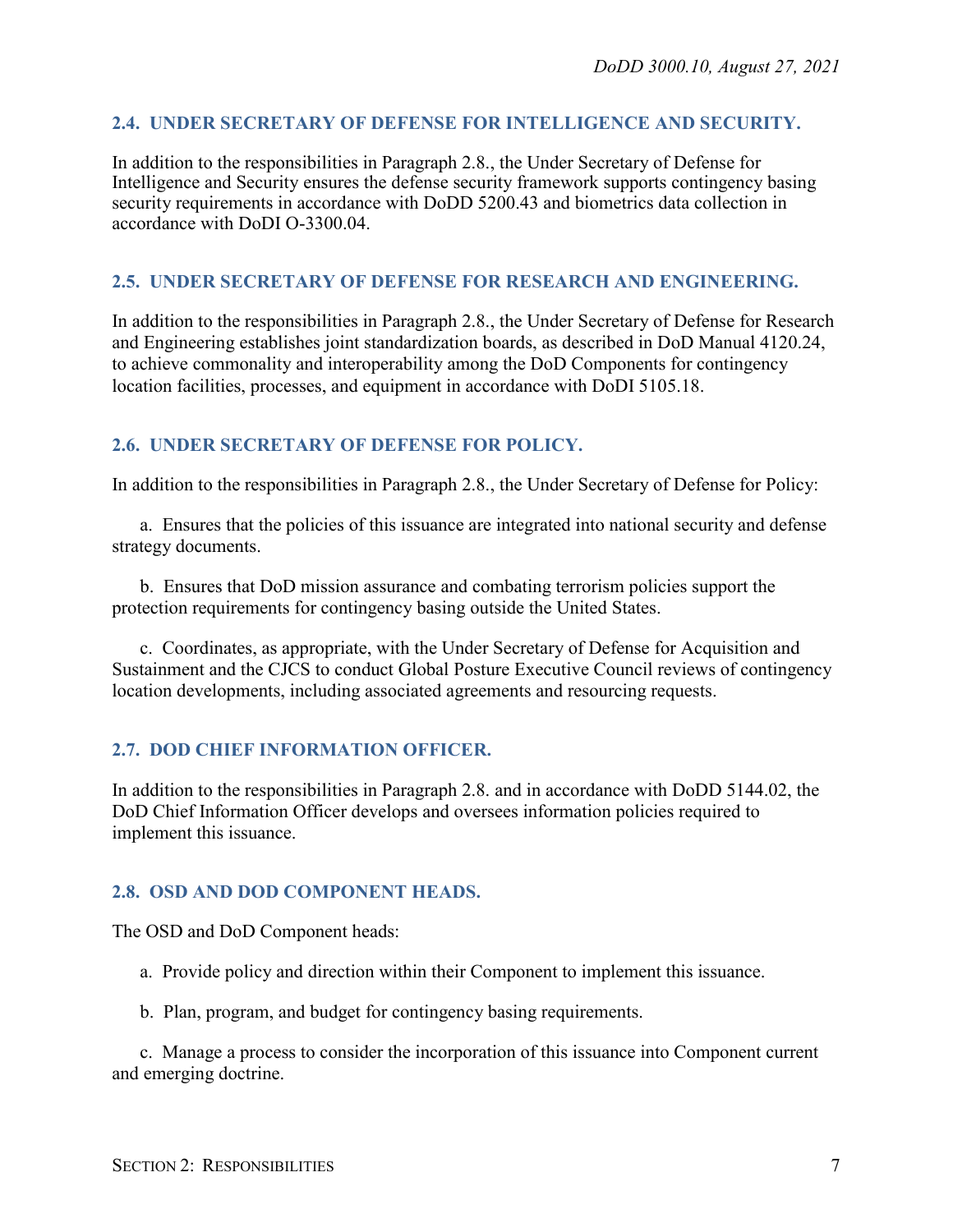d. Incorporate contingency basing into existing training programs for deployable personnel (including military, DoD civilians, and contractor support).

e. Recruit DoD civilians to meet the supported Combatant Command requirements for contingency basing.

f. Incorporate contingency basing considerations into joint training events (including military, DoD civilians, and contractor support).

g. Ensure energy resilience considerations are included in existing training programs for contingency locations (including military, DoD civilians, and contractor support).

h. Ensure that operational contract support supports energy resilient contingency locations.

i. Ensure contingency basing resilience by assessing the risks associated with vulnerability to extreme weather effects (e.g., flooding or tidal surge, wildfire, and drought).

j. Ensure personnel exposures to industrial, occupational, operational, and environmental hazards at contingency locations are assessed, managed, and recorded in accordance with DoDIs 6055.05 and 6490.03.

k. Incorporate deployment safety and occupational and environmental health considerations, as required by DoDIs 6055.01, 6055.05, and 6490.03, into deployment planning and deployment operations to protect the safety and health of DoD operations and personnel at contingency locations

l. As appropriate, provide review and verification of ongoing contingency construction projects when mission changes occur.

#### <span id="page-7-0"></span>**2.9. SECRETARIES OF THE MILITARY DEPARTMENTS.**

In addition to the responsibilities in Paragraph 2.8., the Secretaries of the Military Departments:

a. Develop contingency basing capabilities that are scalable and interoperable in the joint community.

b. Ensure the planning, design, coordination of requirements, construction, provision of base operations support, and operation of the location support the mission and tenants (e.g., military, government civilians, and contractors) when designated the lead Service for a contingency location.

c. Provide contingency basing support, including deployment health support, at the contingency locations where their respective Military Service is designated the lead Service, in accordance with this issuance and DoDI 6490.03

d. Coordinate requirements with the lead Service when a tenant at a contingency location in accordance with DoDI 4000.19.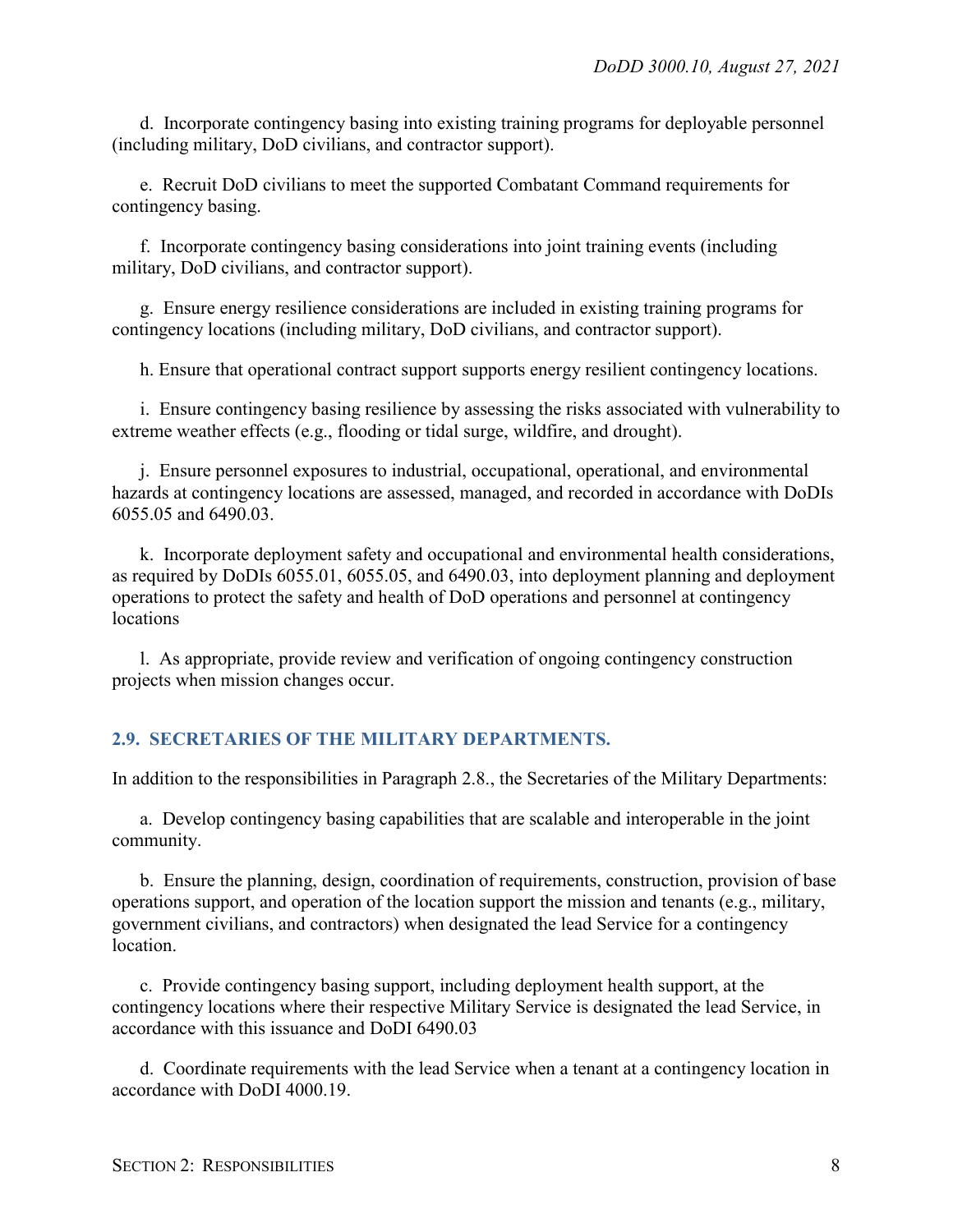e. Pursue energy resilient contingency locations through maximum use of cost effective, energy efficient designs, equipment, and materiel.

f. Ensure contingency basing requirements are met in accordance with operation plans and supporting plans.

g. Provide and maintain a sufficient number of personnel trained to effectively support energy resilience at contingency locations (including military, DoD civilians, and contractor support).

h. Maintain sufficient real property data elements to be able to obtain a real property unique identifier in accordance with DoDI 4165.14, should the site transition to an enduring location.

#### <span id="page-8-0"></span>**2.10. CJCS.**

In addition to the responsibilities in Paragraph 2.8., the CJCS:

a. Oversees operation of the Joint Capabilities Integration and Development System to ensure contingency basing requirements identified by the DoD Components are vetted up to the Joint Requirements Oversight Council for validation.

b. Revises or develops joint doctrine in support of this issuance.

c. Incorporates this issuance into the joint professional military education curriculum.

d. Reviews Combatant Command proposals for designation of a lead Service for each semipermanent contingency location and provides a recommendation to the Assistant Secretary of Defense for Sustainment.

#### <span id="page-8-1"></span>**2.11. GEOGRAPHIC COMBATANT COMMANDERS.**

In addition to the responsibilities in Paragraph 2.8., the geographic Combatant Commanders:

a. Assess the operational environment at critical milestones to determine contingency basing requirements and maintain a contingency location master list for contingency locations within their respective area of responsibility.

b. Designate the lead Service component responsible for each initial and temporary contingency location.

c. Propose to the CJCS the designation of a lead Service for each semi-permanent contingency location.

d. Establish, in coordination with the involved DoD Components, contingency basing criteria in operation plans and supporting plans. Ensure plans are within defense strategy documents and in accordance with DoDI 3000.15.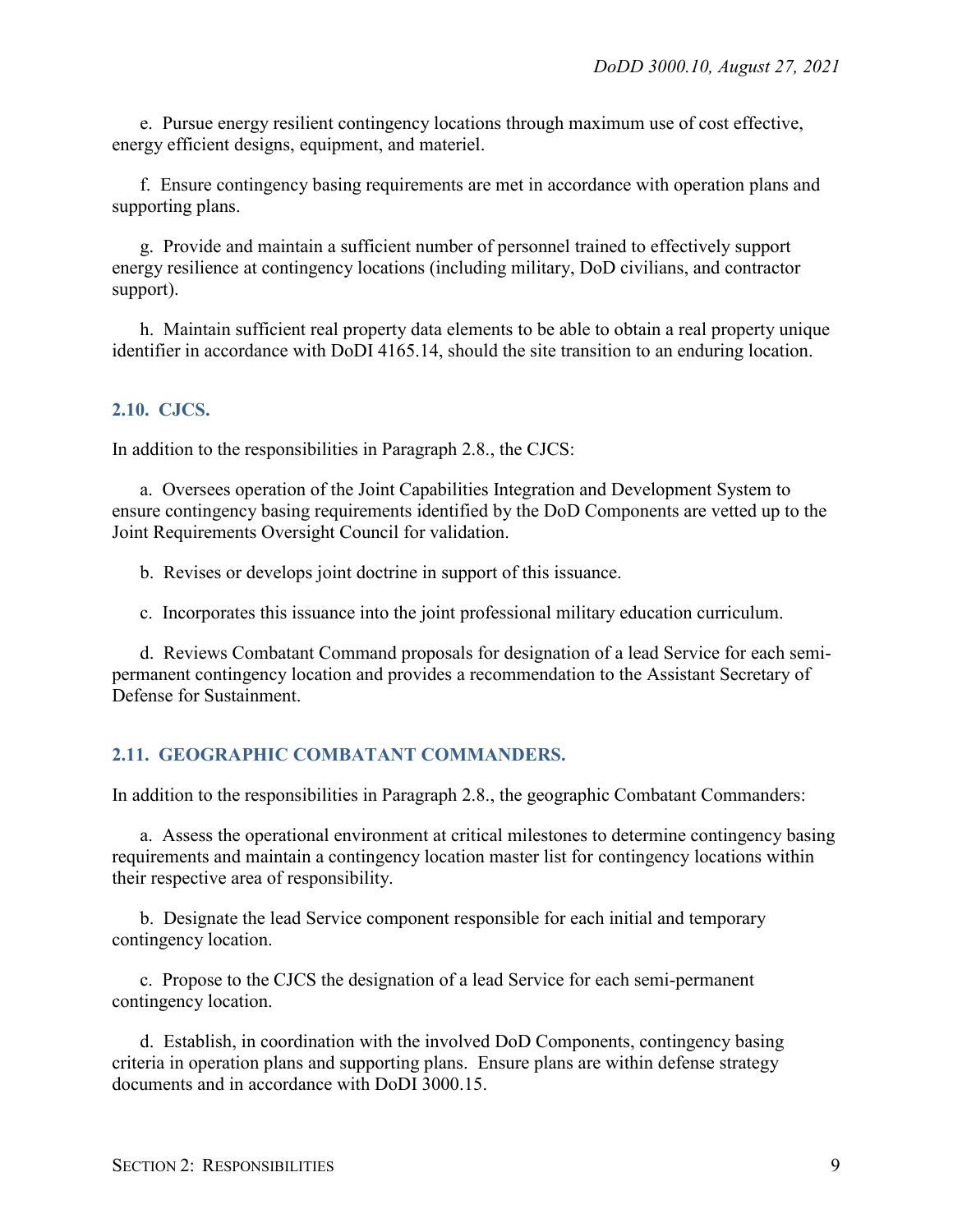e. Specify the common service standard to be provided by contingency location base operations support.

f. Coordinate contingency location base operations support requirements for joint special operations forces with United States Special Operations Command or appropriate special operations component command(s).

g. Categorize contingency locations as initial, temporary, or semi-permanent (depending on expected duration of location).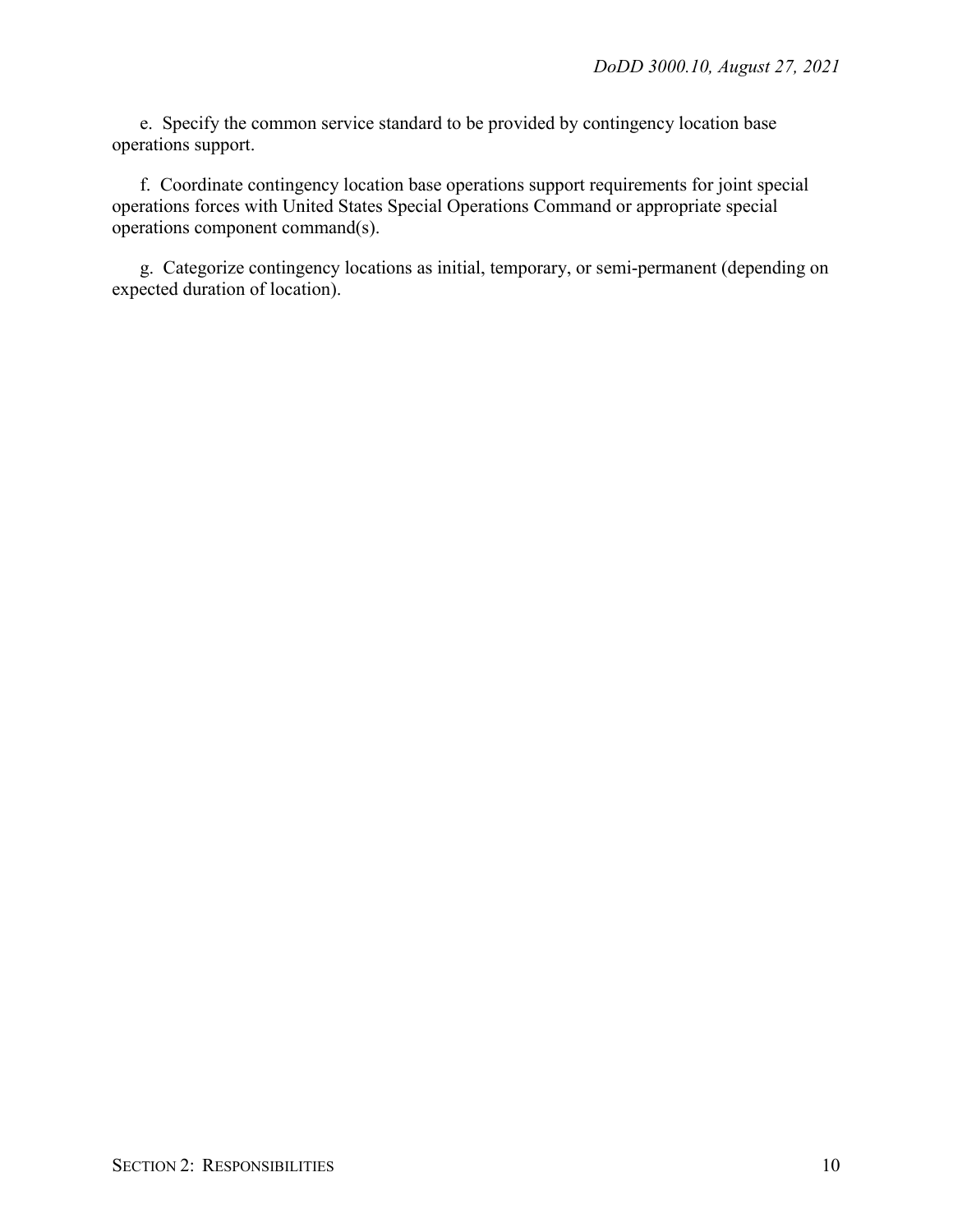## **GLOSSARY**

### <span id="page-10-1"></span><span id="page-10-0"></span>**G.1. ACRONYMS.**

| <b>ACRONYM</b>      | <b>MEANING</b>                        |
|---------------------|---------------------------------------|
| <b>CJCS</b>         | Chairman of the Joint Chiefs of Staff |
| <b>DoDD</b><br>DoDI | DoD directive<br>DoD instruction      |

#### <span id="page-10-2"></span>**G.2. DEFINITIONS.**

These terms and their definitions are for the purpose of this issuance.

| <b>TERM</b>                     | <b>DEFINITION</b>                                                                                                                                                                                                                                                                                                                                                                                                                                                                                                                                                                                                                                                      |
|---------------------------------|------------------------------------------------------------------------------------------------------------------------------------------------------------------------------------------------------------------------------------------------------------------------------------------------------------------------------------------------------------------------------------------------------------------------------------------------------------------------------------------------------------------------------------------------------------------------------------------------------------------------------------------------------------------------|
| contingency basing              | The lifecycle process of planning, designing, constructing, operating,<br>managing, transferring, and transitioning, transferring, or closing a<br>non-enduring location supporting a Combatant Commander's<br>requirements.                                                                                                                                                                                                                                                                                                                                                                                                                                           |
| contingency location            | A non-enduring location outside of the United States that supports<br>and sustains operations during contingencies or other operations and<br>is categorized by mission life-cycle requirements as initial,<br>temporary, or semi-permanent.                                                                                                                                                                                                                                                                                                                                                                                                                           |
| enduring location               | A geographic site designated by the DoD for strategic access and use<br>to support U.S. security interests for the foreseeable future. The<br>following types of sites are considered enduring for U.S. Government<br>purposes: Main Operating Base; Forward Operating Site; and<br>Cooperative Security Location. All 3 types of locations may be<br>composed of more than one distinct site.                                                                                                                                                                                                                                                                         |
| initial contingency<br>location | A location that is intended to support missions up to 9 months in<br>duration. It is designed and established on an expedient basis using<br>organic Service capabilities and is characterized by rapidly<br>deployable, austere facilities requiring minimal engineering effort to<br>initiate mission operations. It is intended for use by operational units<br>upon arrival in theater for a limited time, typically up to 9 months.<br>When mission activities at an initial contingency are likely to extend<br>beyond 9 months, the geographic Combatant Commander will<br>enhance, re-categorize, and sustain the site as a temporary<br>contingency location. |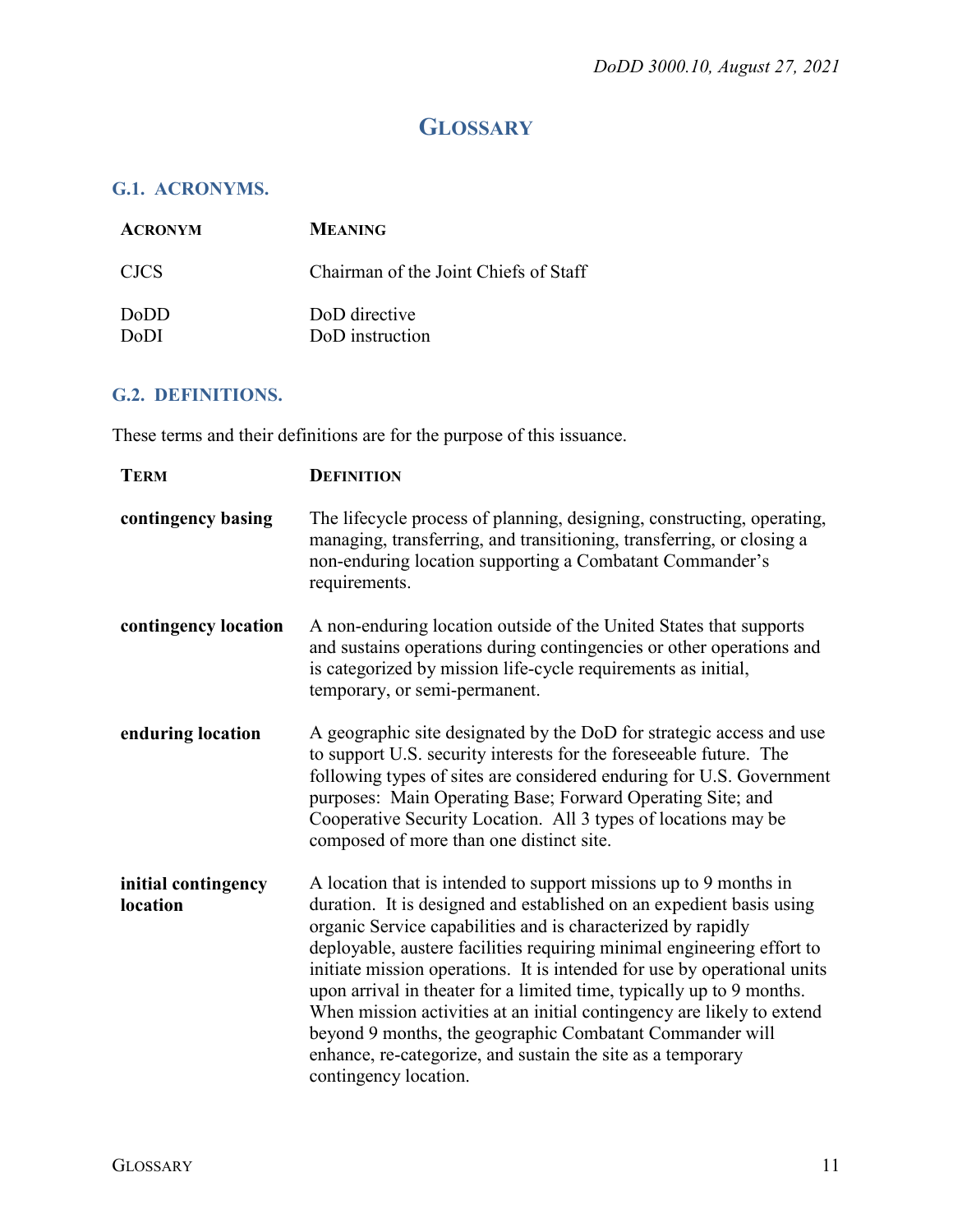| <b>TERM</b>                            | <b>DEFINITION</b>                                                                                                                                                                                                                                                                                                                                                                                                                                                                                                                                                                                                                                                                                                                                                                                                             |
|----------------------------------------|-------------------------------------------------------------------------------------------------------------------------------------------------------------------------------------------------------------------------------------------------------------------------------------------------------------------------------------------------------------------------------------------------------------------------------------------------------------------------------------------------------------------------------------------------------------------------------------------------------------------------------------------------------------------------------------------------------------------------------------------------------------------------------------------------------------------------------|
| lead Service                           | The Military Service that ensures the planning, design, coordination<br>of requirements, construction, operation of the location, and<br>provision of base operations support to the mission and tenants at a<br>contingency location.                                                                                                                                                                                                                                                                                                                                                                                                                                                                                                                                                                                        |
| semi-permanent<br>contingency location | A location that is intended to support missions 24-60 months in<br>duration and is characterized by well-developed facilities and<br>infrastructure requiring engineer efforts above that required for<br>temporary contingency locations. The geographic Combatant<br>Commander should provide the designated lead Service with periodic<br>updates on anticipated duration of use and mission requirement<br>changes to facilitate the lead Service's programming, site planning,<br>design, and construction management activities. When mission<br>activities at a semi-permanent contingency location are likely to<br>extend or already have exceeded beyond 60 months, the geographic<br>Combatant Commander will nominate the site as an enduring<br>location in accordance with procedures outlined in DoDI 3000.12. |
| temporary<br>contingency location      | A location that is intended to support missions that are expected to<br>last up to 24 months. It requires additional engineering effort above<br>that required for an initial contingency location, but the number and<br>robustness of facilities remains limited. Construction is low cost and<br>expedient, using locally available materials and equipment. When<br>mission activities at a temporary contingency location are likely to<br>extend beyond 24 months, the geographic Combatant Commander<br>will enhance, re-categorize, and sustain the site as a semi-permanent<br>contingency location.                                                                                                                                                                                                                 |
| <b>United States</b>                   | Includes the land area, internal waters, territorial sea, and airspace of<br>the United States, including:                                                                                                                                                                                                                                                                                                                                                                                                                                                                                                                                                                                                                                                                                                                    |
|                                        | U.S. territories.                                                                                                                                                                                                                                                                                                                                                                                                                                                                                                                                                                                                                                                                                                                                                                                                             |
|                                        | Other areas over which the U.S. Government has complete<br>jurisdiction and control or has exclusive authority or defense                                                                                                                                                                                                                                                                                                                                                                                                                                                                                                                                                                                                                                                                                                     |

responsibility.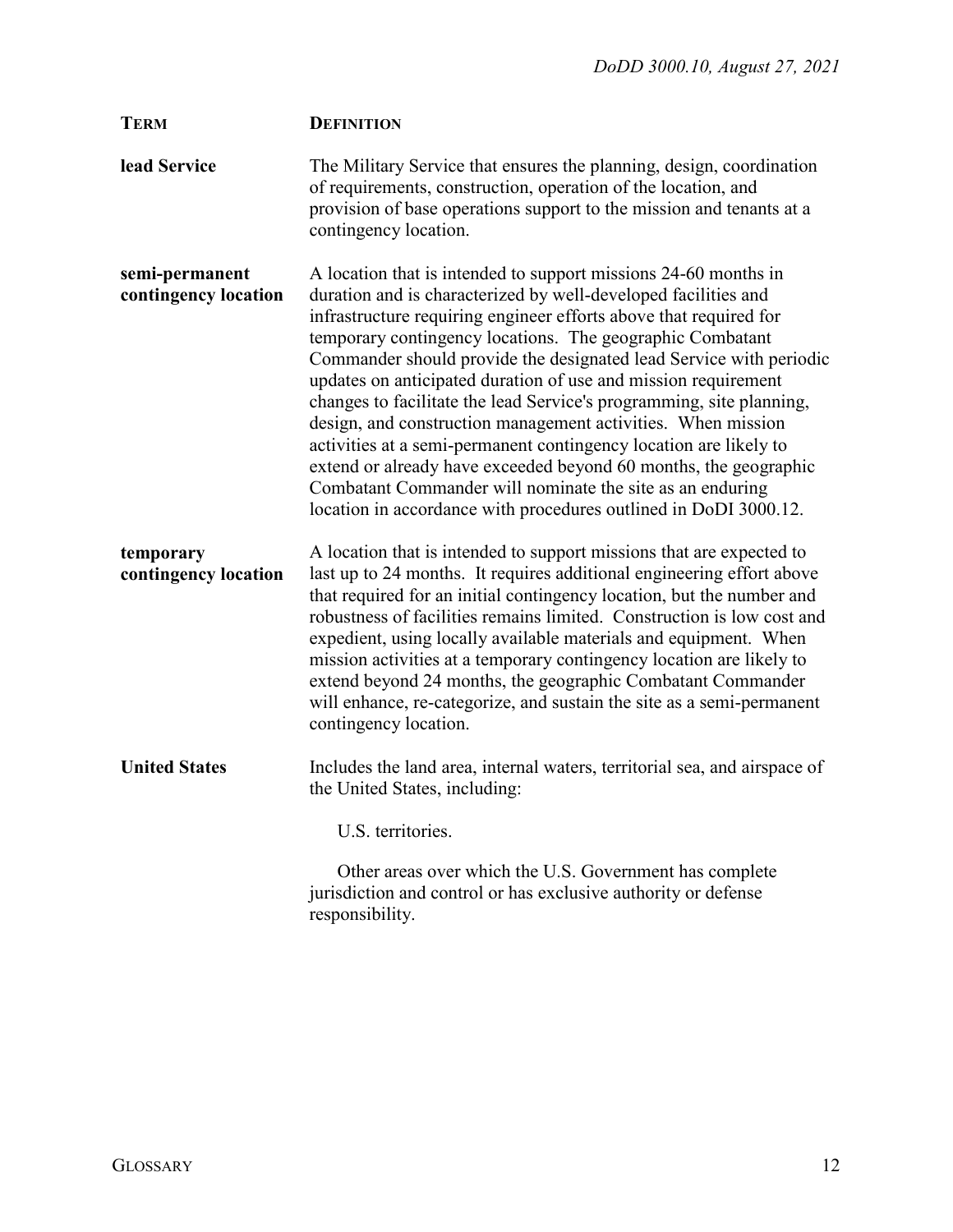#### **REFERENCES**

- <span id="page-12-0"></span>Directive-type Memorandum 17-004, " Department of Defense Expeditionary Civilian Workforce," January 25, 2017, as amended
- DoD Directive 1322.18, "Military Training," October 3, 2019
- DoD Directive 4180.01, "DoD Energy Policy," April 16, 2014, as amended
- DoD Directive 4270.05, "Military Construction," February 12, 2005, as amended
- DoD Directive 4715.01E, "Environment, Safety, and Occupational Health (ESOH)," March 19, 2005, as amended
- DoD Directive 5124.02, "Under Secretary of Defense for Personnel and Readiness (USD(P&R))," June 23, 2008
- DoD Directive 5144.02, "DoD Chief Information Officer (DoD CIO)," November 21, 2014, as amended
- [DoD Directive 5200.43, "Management of the Defense Security Enterprise," October 1, 2012,](http://www.dtic.mil/whs/directives/corres/pdf/520043p.pdf) as amended
- DoD Directive 6200.04, "Force Health Protection (FHP)," October 9, 2004, as amended
- DoD Instruction 1100.22, "Policy and Procedures for Determining Workforce Mix," April 12, 2010, as amended
- DoD Instruction 2010.06, "Materiel Interoperability and Standardization with Allies and Coalition Partners," July 29, 2009, as amended
- DoD Instruction 3000.12, "Management of the U.S. Global Defense Posture (GDP)," May 6, 2016, as amended
- DoD Instruction 3000.15, "Plan Review and Approval Process," November 3, 2020
- DoD Instruction 3020.45, "Mission Assurance (MA) Construct," August 14, 2018
- DoD Instruction O-3300.04, "Defense Biometric Enabled Intelligence (BEI) and Forensic Enabled Intelligence (FEI)," May 25, 2012, as amended
- DoD Instruction 4000.19, "Support Agreements," April 25, 2013, as amended
- DoD Instruction 4150.07, "DoD Pest Management Program," December 26, 2019
- DoD Instruction 4165.14, "Real Property Inventory (RPI) and Forecasting," January 17, 2014, as amended
- DoD Instruction 4715.19, "Use of Open-Air Burn Pits in Contingency Operations," November 13, 2018
- DoD Instruction 4715.22, "Environmental Management Policy for Contingency Locations," February 18, 2016, as amended
- DoD Instruction 5105.18, "DoD Intergovernmental and Intragovernmental Committee Management Program," July 10, 2009, as amended
- DoD Instruction 6055.01, "DoD Safety and Occupational Health (SOH) Program," October 14, 2014, as amended
- DoD Instruction 6055.05, "Occupational and Environmental Health (OEH)," November 11, 2008, as amended